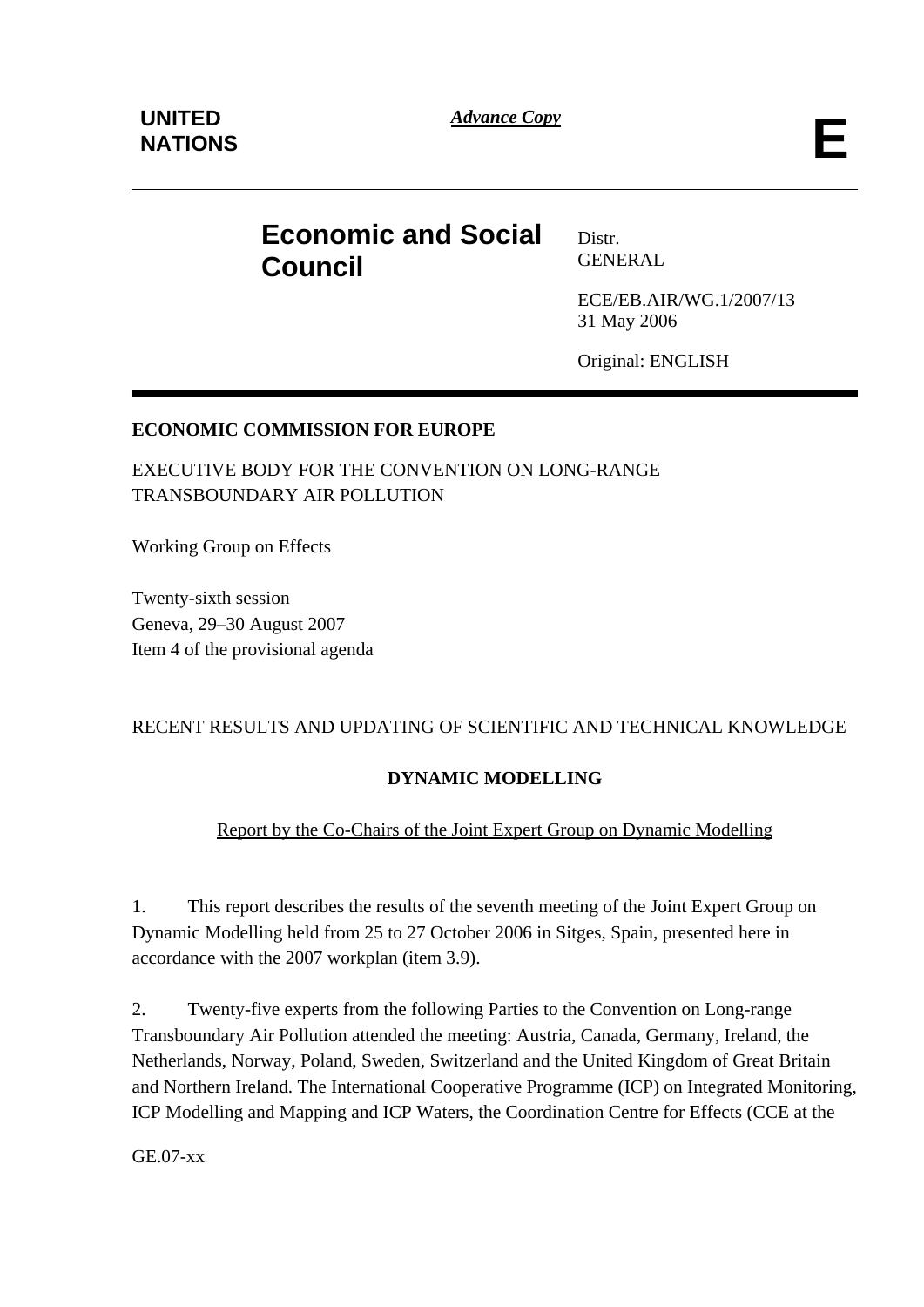#### ECE/EB.AIR/WG.1/2007/13 Page 2

Netherlands Environmental Assessment Agency) and the EMEP (Cooperative Programme for Monitoring and Evaluation of the Long-range Transmission of Air Pollutants) Centre for Integrated Assessment Modelling (CIAM at the International Institute for Applied Systems Analysis (IIASA)) were represented. A Vice-Chair of the Bureau of the Working Group on Effects and a member of the UNECE secretariat also attended.

3. The meeting was co-chaired by Mr. A. Jenkins (United Kingdom) and Mr. F. Moldan (Sweden). It was organized by the Centre for Ecology and Hydrology (United Kingdom) and by the Swedish programme on International and National Abatement Strategies for Transboundary Air Pollution (ASTA).

### **I. AIMS AND ORGANIZATION**

4. The objectives of the Joint Expert Group meeting were to:

(a) Consider a technical assessment of the 2005 CCE call for dynamic model data;

(b) Consider the 2006/2007 CCE voluntary call for dynamic model outputs;

(c) Consider the expansion and revision of existing dynamic modelling and target load coverage for acidity in Europe and the United States of America;

(d) Assess further development in dynamic modelling and target loads of nutrient nitrogen (N);

(e) Evaluate the key N and heavy metal processes for dynamic modelling;

(f) Assess the potential for, and progress in, dynamic modelling of heavy metals;

(g) Consider prediction of biological recovery in terrestrial and surface water systems;

(h) Assess the potential confounding impacts of climate change;

(i) Consider the potential for using dynamic model outputs in the review and possible revision of the 1999 Gothenburg Protocol;

(j) Assess dose-responses and stock at risk in relation to dynamic modelling;

(k) Consider links between observations and critical thresholds, loads and levels in relation to dynamic modelling;

(l) Determine the future strategy and role of the Group.

# **II. CONCLUSIONS AND RECOMMENDATIONS**

# **A. General**

5. The Joint Expert Group recognized the importance of the new harmonized land cover map for Europe, being completed by CCE, EMEP Meteorological Synthesizing Centre–West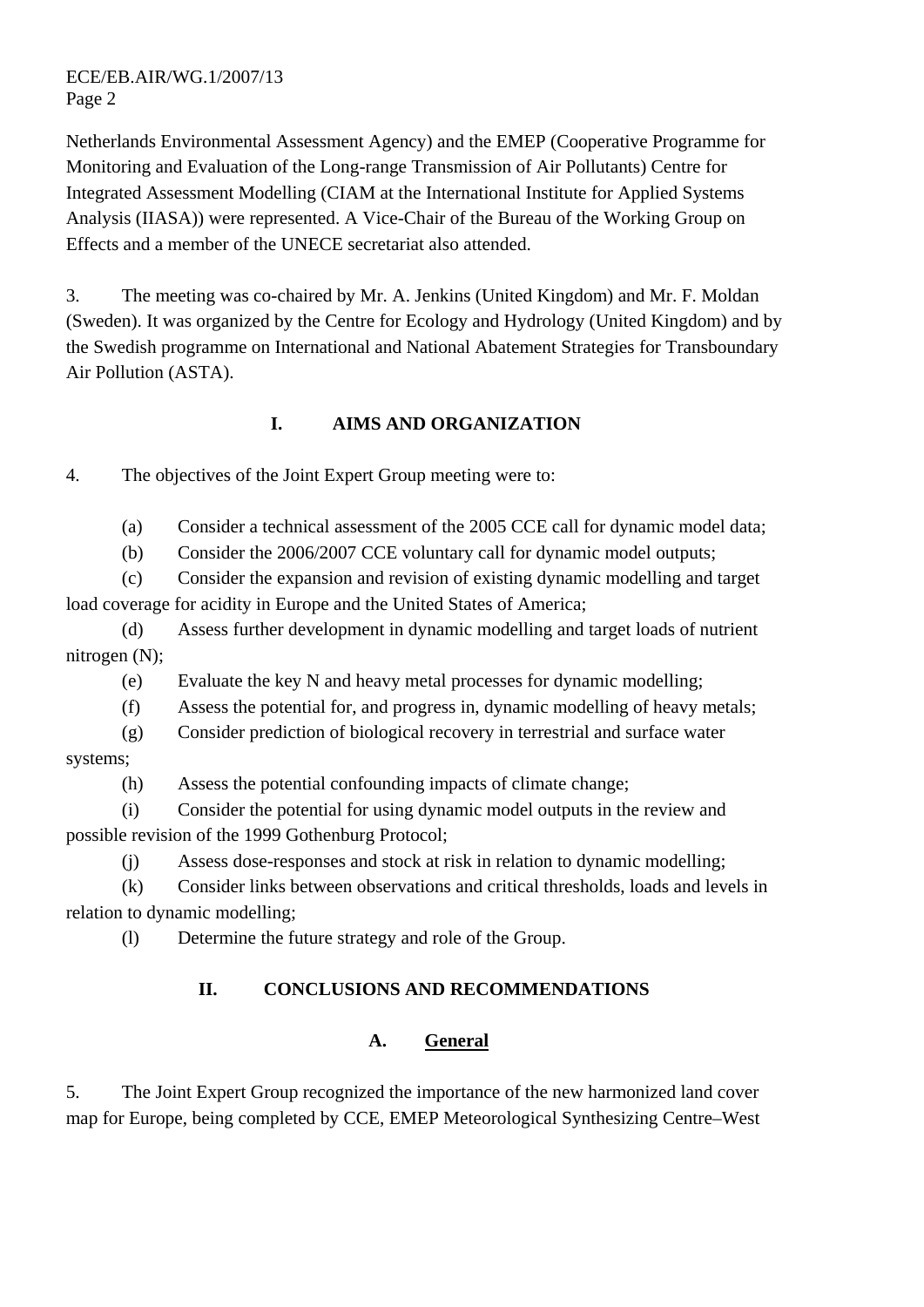(MSC-W), and the Stockholm Environment Institute. It would aid the calibration of dynamic models on a consistent basis.

6. The Group reemphasized the important difference between the critical loads and target loads. Target loads encapsulated all delays inherent in the acidification and recovery processes. They were deemed to represent the most appropriate mechanism for integrated assessment in the possible future review of the Gothenburg Protocol.

7. The Group took note of the proposal of CCE for a call for data in early 2007, including dynamic model output.

8. The Group requested EMEP to provide Europe-wide chloride deposition, updated base cation deposition, and updated projections of sulphur (S) and N deposition based on the current legislation scenario. This would ensure consistency of modelling approaches with regard to parameterization.

9. The Group recommended that all ICPs consider new ways of interpreting dynamic modelling output in a policy relevant manner. In particular, they should focus on the representation of recovery lag times. The Group will consider this issue at its next meeting.

10. The Group noted the work done by the ICPs on Forests, Integrated Monitoring, Modelling and Mapping, Vegetation, and Waters to determine the links between chemical concentrations and impacts on biological receptors. It urged further discussion at Task Force meetings, in particular on nutrient N impacts in both terrestrial and aquatic ecosystems.

11. The Group acknowledged dynamic modelling work in the United States, China and South-East Asia. It encouraged further exchange of information within and outside the Convention. It also acknowledged developments in Canada and supported the recent establishment of a national focal centre of ICP Modelling and Mapping.

# **B. Heavy metals**

12. A simple dynamic model for calculating target loads and delay times for heavy metals was presented. The Group encouraged testing this and other models at sites for which good quality data were available. Close collaboration was foreseen if this issue became part of the workplan of the Working Group on Effects.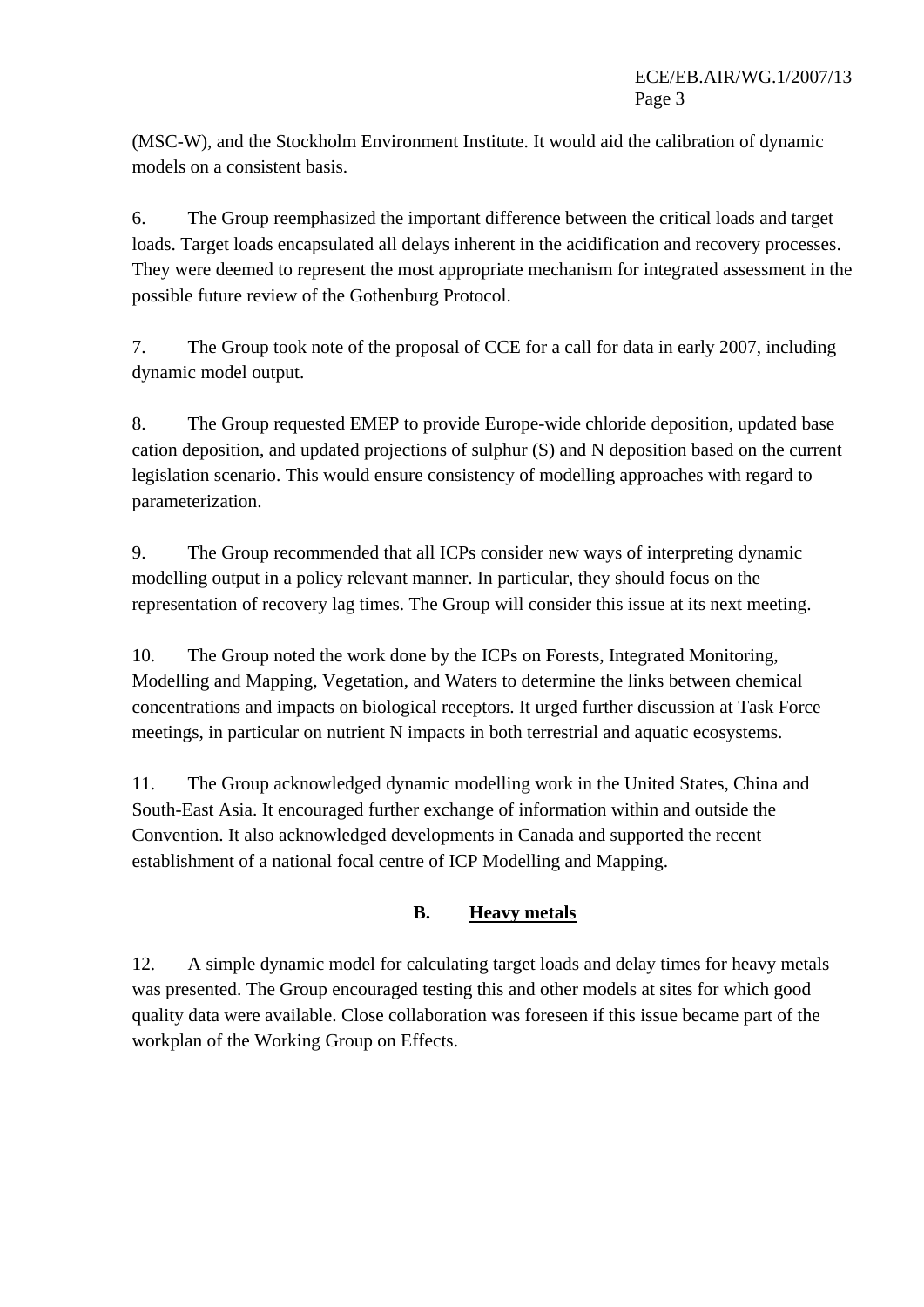### **C. Nutrient nitrogen**

13. The Group discussed the importance of treating total N fluxes in reduced and oxidized forms in effects models. They had different emission sources and potentially different impacts on eutrophication and biodiversity. In this respect, soil process representation was considered adequate in models, but links of reduced and oxidized N with ecosystem responses were poorly understood. The impact of ammonium deposition, in particular dry deposition, on plant response was not well understood.

14. The Group noted that current parameterization of impacts was constrained by data availability in some geographical areas. In particular, soil survey information collated for earlier acidification studies was not necessarily appropriate for nutrient N impacts. For example, little information existed on the impacts of N deposition, N availability and nutrient N status of calcareous grasslands.

15. The Group agreed that biodiversity-relevant indicators were well developed in aquatic systems, but such indicators and damage thresholds for terrestrial ecosystems were lacking. It suggested that the ICPs on Forests, Integrated Modelling, Modelling and Mapping, Vegetation and Waters identify endpoints and targets for nutrient N in sensitive ecosystems, to derive critical and target loads.

16. The Group noted that dynamic modellers should liaise directly with national conservation bodies to identify key ecosystems to be protected. Legislation on nature conservation should be considered.

17. The Group noted that the impact of forest management practices on carbon and N dynamics in soils required better understanding. It suggested that ICP Forests consider this issue.

### **D. Acidification**

18. The Group confirmed that, according to present understanding, acid-neutralizing capacity (ANC) provided the most appropriate indicator of long-term biotic response in freshwaters.

19. The Group acknowledged significant advances in developing chemical-ecological dynamic models for salmonids. Continued work was required on potential impacts of climate change and genetic constraints on the recovery of viable, self-sustaining fish populations.

20. The Group noted that time to achieve biological recovery from acidification might be delayed or extended due to future climate change. The pathway to recovery would not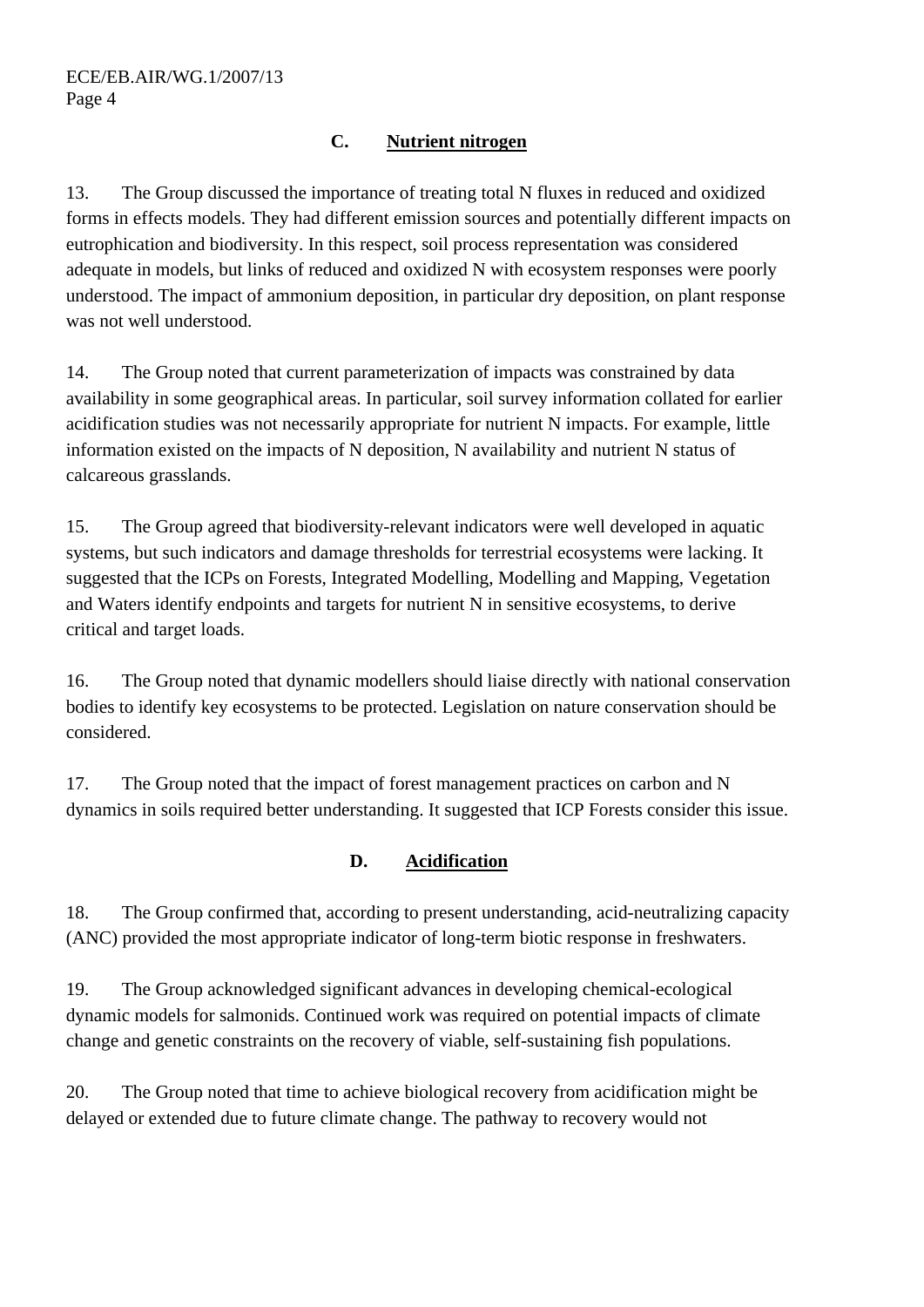#### ECE/EB.AIR/WG.1/2007/13 Page 5

necessarily be same as the pathway of acidification. The return to historical 'reference' conditions might not be achievable. Analysis of ICPs' long-term monitoring data could provide new insights into climatic influence on ecosystem effects.

### **E. Review of the Gothenburg Protocol**

21. The Group agreed on the following key points concerning acidification:

(a) The European dynamic model framework developed under the Convention was a major step forward. It should be used in scenario testing and integrated assessment for the review and possible revision of the Gothenburg Protocol;

(b) Model outputs were found to closely match observed trends in water chemistry and were consistent with critical loads;

(c) Models indicated that soils and surface waters would continue to recover after 2010 in areas with deposition below critical load, assuming emissions compliant with the Gothenburg Protocol;

(d) Models indicated major time delays, many decades, in chemical recovery at acidified sites with low weathering rates or deposition marginally below the critical load;

(e) Recovery in biological receptors would be further delayed, up to 10 years, after chemical recovery, but might never return to its original status.

22. The Group agreed on the following key points on nutrient N:

(a) Dynamic models describing carbon and N cycles and air pollution impacts for terrestrial and aquatic systems were available for scenario assessment. They were capable of linking atmospheric deposition, land management and climate change with impacts on terrestrial biodiversity, but required further development and testing;

(b) Many terrestrial ecosystems were currently N-enriched, with observed impacts on biodiversity. Model outputs indicated that ecosystems would continue to accumulate N after 2010, assuming emissions compliant with the Gothenburg Protocol, leading to further changes in biodiversity;

(c) Models have been developed and tested to assess changes in biodiversity. Clear definitions of "biodiversity damage", unwanted changes in biodiversity, were lacking;

(d) Model outputs have been tested against observations from terrestrial ecosystems, but time series data were sparse;

(e) Chemical and biological recovery would take many decades assuming emissions from the Gothenburg Protocol deposition. Ecosystems might already be irreversibly changed.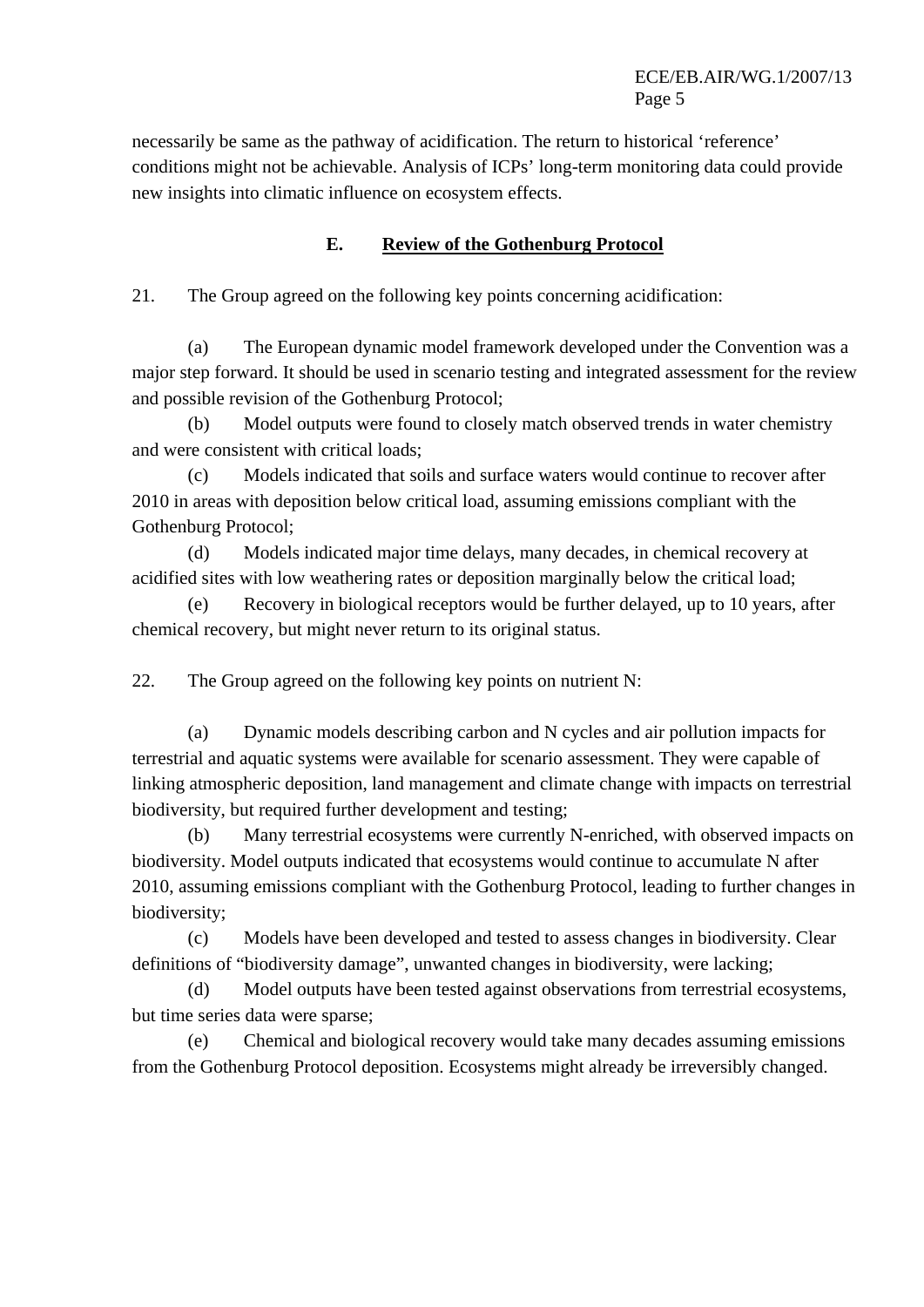### **F. Dose-response relationships and stock at risk**

23. The Group agreed that:

(a) Dose-responses between acidity in surface waters and biological impacts (based on ANC and pH) were well defined. There was evidence that nutrient N had significant impact in oligotrophic surface waters, but dose-response functions did not yet exist;

(b) Dose-responses for terrestrial ecosystems were complex and involved combined impacts of acidity and nutrient changes. Experts have compiled large survey and experimental datasets to derive dose-response functions for vegetation modelling. For acidification, these were mostly based on pH, rather than base cation to aluminium ratio, and for eutrophication on a range of soil and soil solution variables;

(c) Models provided means to relate changes in critical load exceedance to observed harmful chemical and biological change, and to estimate chemical and biological delays in both damage and recovery;

(d) Poor understanding was noted of dose-responses for nutrient N and key species in terrestrial and aquatic ecosystems. Damage thresholds should be identified to enable appropriate assessment of stock at risk;

(e) The ecosystem area for which dynamic modelling has been carried out covered about  $670,000 \text{ km}^2$ . It comprised predominantly forest soils in areas where critical loads for acidification were still exceeded.

### **G. Links between observations and critical thresholds, loads and levels**

24. The Group agreed that:

(a) Dynamic models can be used to improve understanding of key processes and provide further information on key parameters to calculate critical loads, e.g. catchment weathering rates;

(b) Observations in time and space, e.g. monitored by ICPs, were deemed essential to calibrate and test models. Observations of chemical changes through time in surface waters confirmed that dynamic models were able to capture time delays in recovery from acidification;

(c) Appropriate information relating to critical thresholds for biodiversity in terrestrial systems was not available. This limited the value of dynamic model predictions related to target loads;

(d) Models have been linked to biological response models, both dynamic and empirical, and used to estimate time lags in recovery from acidification. For example, results from a Norwegian lake demonstrated that when the appropriate chemical threshold (ANC=25) was reached, the salmon population recovered in 7 to 10 years;